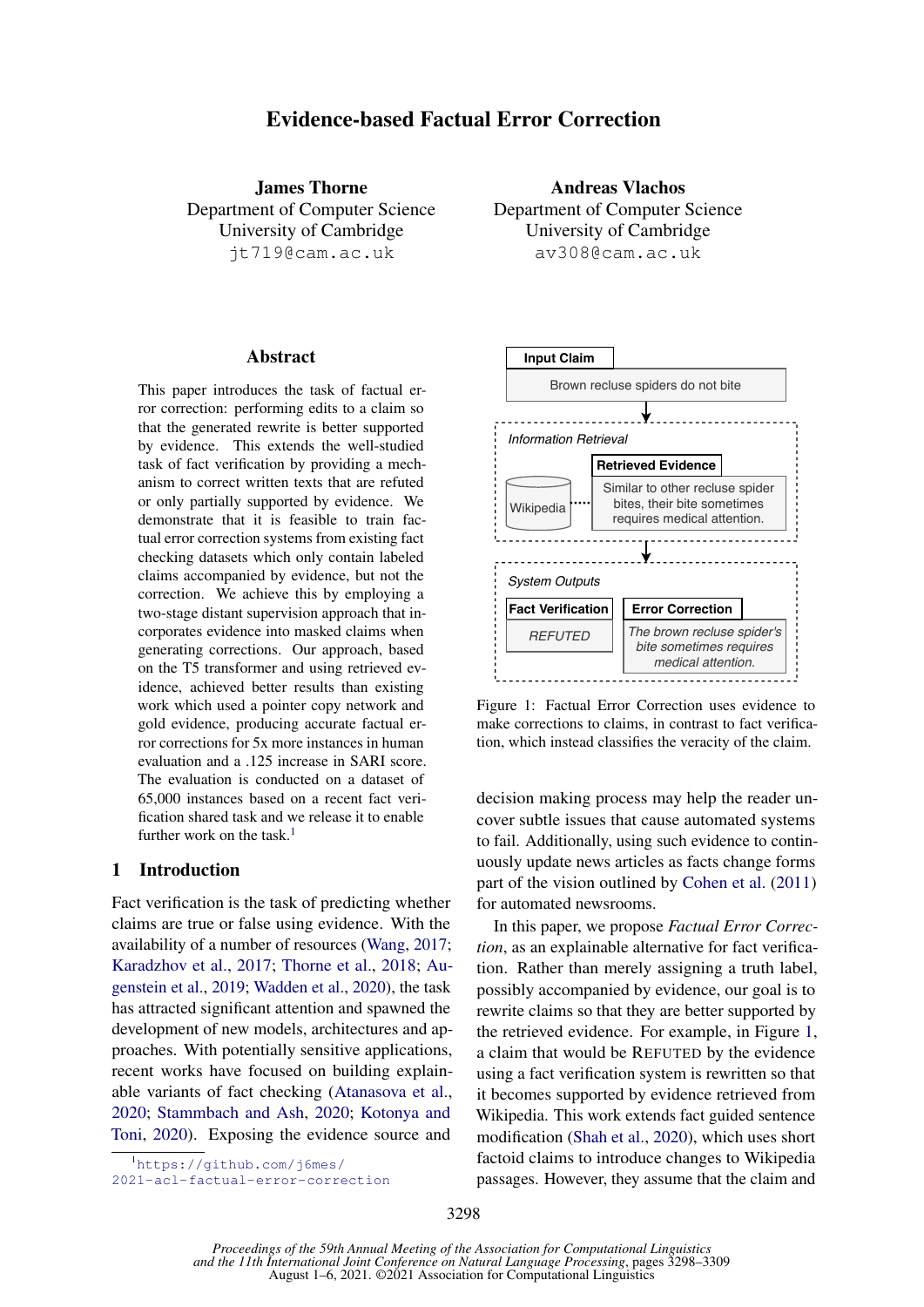Wikipedia text are always incongruous and require a meaning-altering change, our proposal makes no assumptions over the veracity, and is applicable to claims both supported and refuted by evidence. Additionally, we incorporate a retrieval component to select evidence for a given claim from a corpus (in our case, Wikipedia) rather than requiring gold standard evidence to be explicitly provided.

A challenge for factual error correction is the lack of datasets consisting of claims paired with their corrections. However, with recent developments in fact checking, there is an abundance of new datasets consisting of claims paired with evidence. To address this data scarcity, we make use of distant supervision to incorporate retrieved evidence into generating the corrections.

We release a dataset of 65,000 claims, containing the intermediate annotations from FEVER [\(Thorne](#page-10-0) [et al.,](#page-10-0) [2018\)](#page-10-0). These consist of factoid sentences that were used to construct the supported and refuted claims in the dataset, and use these as reference targets for automated evaluation.We further verify the findings through a final round of annotation using human raters. Our evaluation finds high correlation between manual scores and the SARI metric [\(Xu et al.,](#page-11-2) [2016\)](#page-11-2) and our best performing distantlysupervised system generated corrected claims for 24% of instances when using retrieved evidence, with a SARI Final score of .419. A fully-supervised system with gold evidence generated corrections for 69% of instances, indicating plenty of opportunities for future work to extend our contributions.

### 2 Related Work

A number of related works offer methods to make corrections to sentences. However, their use of external information differs. This can be placed on a continuum from only using the knowledge captured during language model pre-training, to conditioning generation based on a context sentence. We briefly outline key methods and approaches below.

Grammatical Error Correction (GEC) [\(Knight](#page-10-4) [and Chander,](#page-10-4) [1994;](#page-10-4) [Han et al.,](#page-9-4) [2010;](#page-9-4) [Ng et al.,](#page-10-5) [2014\)](#page-10-5) is the task of making *meaning-preserving* changes to sentences such that grammatical errors made by language learners are removed. No external information is required as the sentence is undergoing a surface-level transformation where the (intended) semantic content of the sentence should remain unchanged.

In contrast, the semantic content of sentences

undergoing *factual* error correction will be altered, if needed, to better align the meaning with ground truth evidence. [Shah et al.](#page-10-3) [\(2020\)](#page-10-3) make meaningaltering updates to sentences in Wikipedia in a two step process that does not require reference corrections in training: salient tokens are masked and a corrector conditionally replaces the masks with ground truth evidence. In this approach, token salience is predicted by querying a model that is trained to perform fact verification for a claim against evidence. [Cao et al.](#page-9-5) [\(2020\)](#page-9-5) generate corrections as a post-editing step for outputs from abstractive summarization so that they are consistent with the source text. Their approach uses a sequence-tosequence model trained to restore artificially generated corruptions of a reference summary.

One potential way to introduce knowledge is to use information stored in the parameters of largescale pre-trained language models [\(Petroni et al.,](#page-10-6) [2019\)](#page-10-6). The language model can be used recover tokens responsible for causing factual errors that are masked out as a variant of cloze-style evaluation [\(Taylor,](#page-10-7) [1953\)](#page-10-7). While such approaches have been employed for fact verification [\(Lee et al.,](#page-10-8) [2020\)](#page-10-8), these approaches share the following limitations. Without explicit control [\(Nie et al.,](#page-10-9) [2019\)](#page-10-9), the most likely token when decoded may not be factually accurate, or supported by the retrieved evidence, commonly referred to as a hallucination [\(Rohrbach](#page-10-10) [et al.,](#page-10-10) [2018;](#page-10-10) [Zhou et al.,](#page-11-3) [2020\)](#page-11-3). Furthermore, *even if* the information stored within language model parameters could be reliably retrieved for factual error correction, facts change over time and the need to obtain information from up-to-date sources becomes greater as the state of the world diverges from the information captured within the model parameters. Recent language models augmented with a retrieval component such as REALM [\(Guu](#page-9-6) [et al.,](#page-9-6) [2020\)](#page-9-6) and RAG [\(Lewis et al.,](#page-10-11) [2020\)](#page-10-11) could be applied, however, task-specific fine-tuning would still be required to condition the generation based on the factual error to mitigate hallucination.

## <span id="page-1-0"></span>3 Task Definition

**Training** Let a claim  $c$  be the input sentence undergoing correction to yield  $c'$ . The correction requires incorporating knowledge from retrieved evidence  $E(c)$  such that c' is supported by this evidence,  $E(c) \models c'$ . Factual error correction is subject to the following 3 requirements: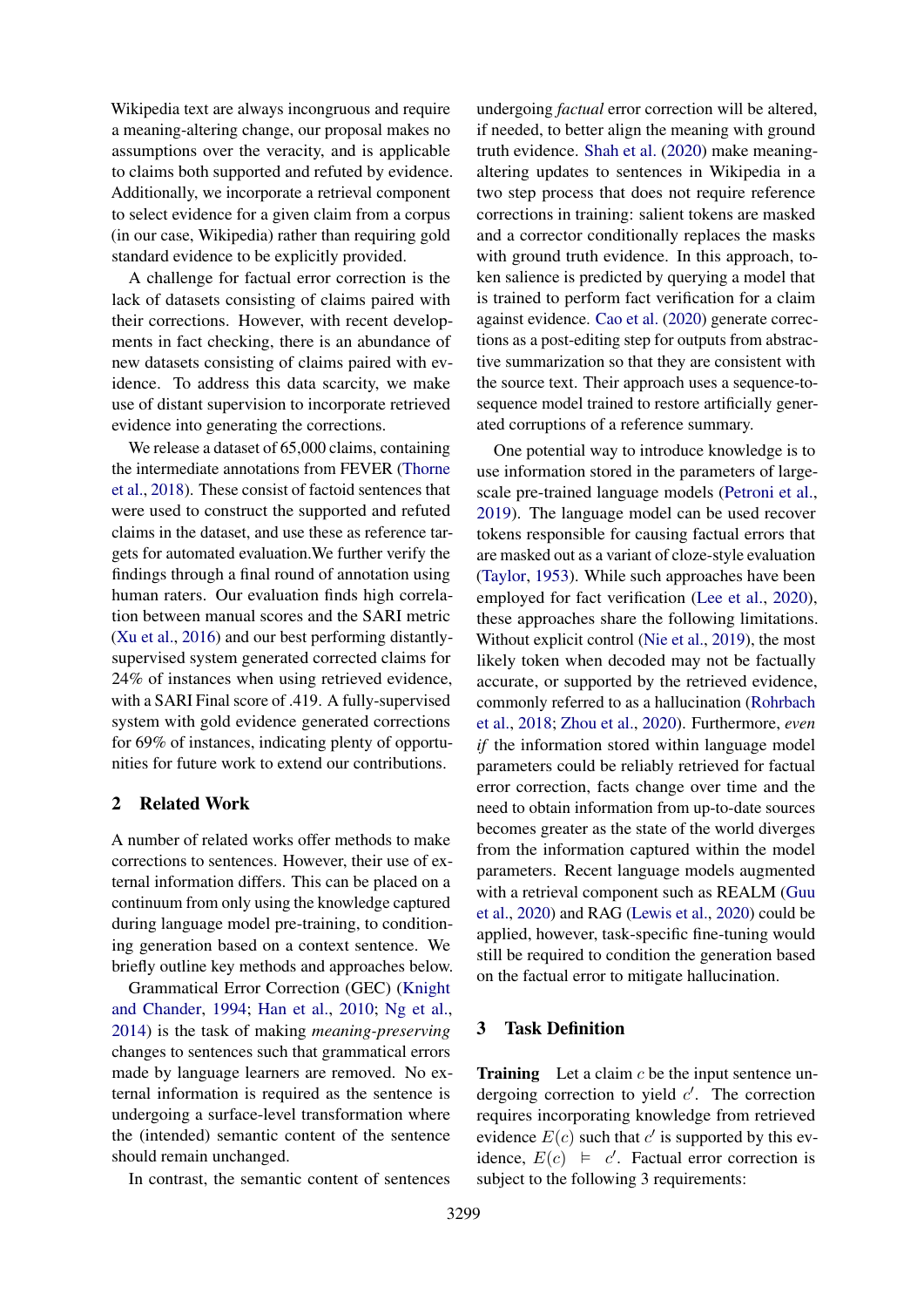<span id="page-2-0"></span>

Figure 2: The corrector is trained to reconstruct masked claims, conditioned on retrieved evidence, indicated by the dashed arrow. At test time, the corrector is able to incorporate new facts from the evidence to generate corrections.

R1 - Intelligible Similar to other language generation tasks, our first requirement is that generated outputs are fluent and intelligible. They must be free of grammatical mistakes and the meaning must be understandable without the aid of additional context or evidence so that their factual correctness can be assessed.

R2 - Supported by Evidence The generated correction must be supported by the retrieved evidence. This property follows from previous work [\(Thorne](#page-10-0) [et al.,](#page-10-0) [2018\)](#page-10-0) and also requires models to condition generation on the retrieved evidence – penalizing models that hallucinate [\(Holtzman et al.,](#page-9-7) [2020\)](#page-9-7).

R3 - Error correction Specific to our task, the corrections should be targeted to the errors present in the inputted claim. While this, in part, can be assessed by R2 we need to compare the correction to the inputted claim to ensure the output is not introducing new unrelated information. For example, an erroneous claim: *France is in South America* could be supported by evidence if it were rewritten as *France is a republic*. However, the desired correction should instead state *France is in Europe*.

#### 4 Task Decomposition

The choice of supervision for the error correction system influences the task decomposition. For example, with full supervision, the system can be

constructed with an information retrieval module and a sequence-to-sequence module that conditionally generates a correction given the claim and evidence. However, large datasets of claims paired with corrections are not available. The absence of full supervision requires that we distantly-supervise our systems using *fact verification* datasets, which are an abundant resource. Fact verification datasets contain claims labeled with evidence but do not contain corrections. With this resource, we propose a task decomposition that generated corrections by training models to reconstruct claims with masked tokens using retrieved evidence.

### <span id="page-2-1"></span>4.1 Distantly-supervised corrections

Test time Corrections are generated by a twostage process, illustrated in Figure [2.](#page-2-0) Tokens from the claim,  $c$ , are first masked, yielding  $\tilde{c}$ , and then input to the corrector  $c' = Corr(\tilde{c}, E(c))$ . The masker,  $\tilde{c} = Mask(c, E(c))$ , replaces a subset of tokens in the claim with a blank placeholder, conditioned on  $E(c)$ . Its purpose is to remove tokens that are salient to the claim being supported or refuted by the evidence. Using the masked claim,  $\tilde{c}$ , the corrector replaces the blank placeholders with tokens conditionally generated using retrieved evidence. To correct errors, evidence refuting a claim  $(E(c) \not\vDash c)$  conditions generation of a correction supported by it  $E(c) \models c'$ . This extends the pro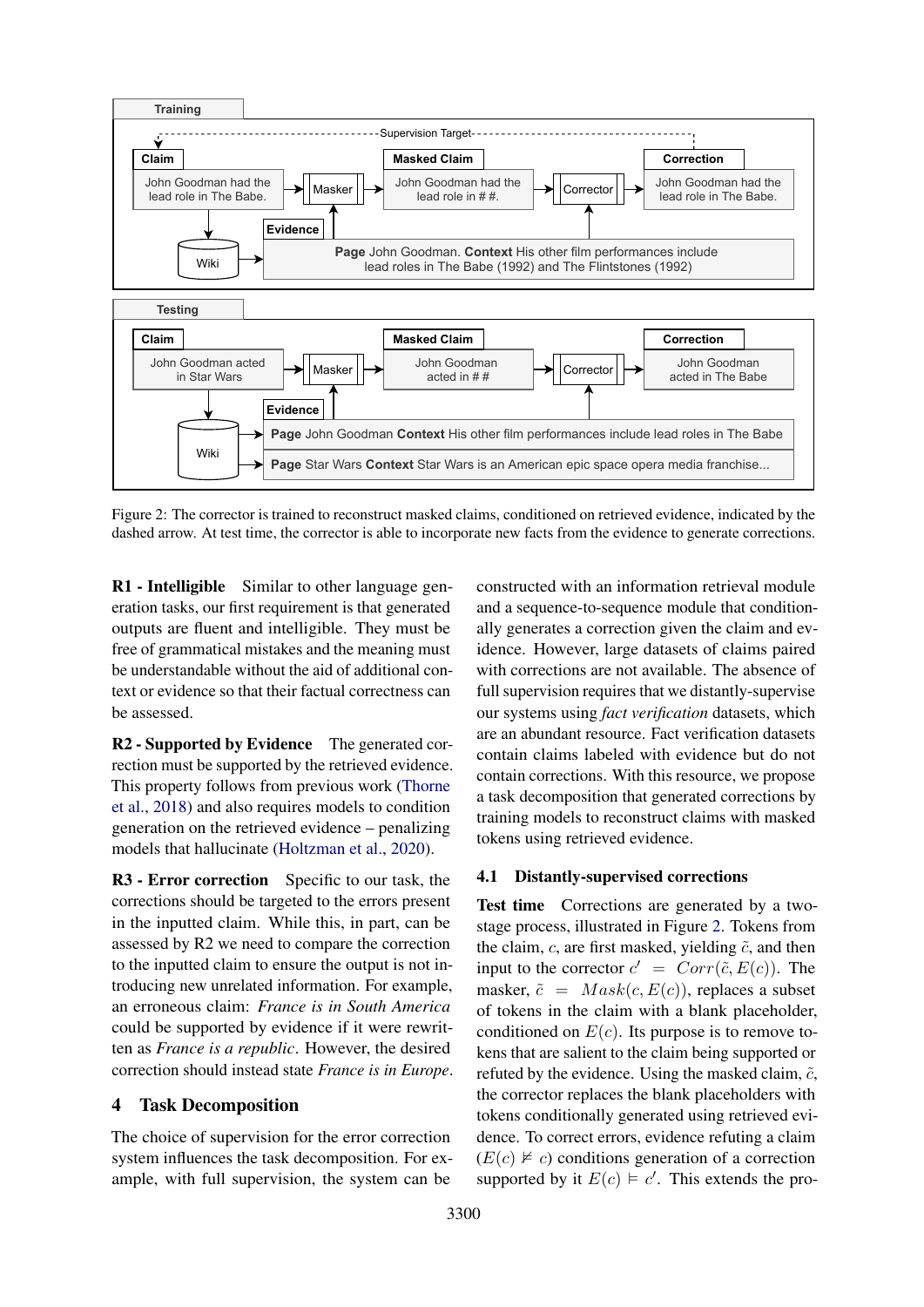tocol [Shah et al.](#page-10-3) [\(2020\)](#page-10-3) by conditioning both the masker and corrector with multiple retrieved evidence sentences, rather than a single gold factoid.

Training the corrector Similar to masked language modeling, the training objective is to generate the input claim  $c' = c$  conditioned on the masked claim  $\tilde{c}$  and evidence  $E(c)$ . By training the model to generate the input claim, we expect the model to generate the input claim only if it was in complete agreement with the evidence (assuming the masking and the evidence are correct). Otherwise, the generated correction will contain evidence pertinent to the correcting the masked claim, which enables us to generate corrections satisfying requirements R2 and R3.

Masker When applied to factual error correction, masking the tokens from the claim acts as a proxy to which tokens need to be removed to correct an error. Parallels can be drawn between masking and generating token-level explanations. We briefly summarize common approaches to generating explanations in Section [5.2.](#page-3-0)

### 5 Model

#### 5.1 Evidence retrieval

We use GENRE [\(Cao et al.,](#page-9-8) [2021\)](#page-9-8) and Dense Passage Retrieval [\(Karpukhin et al.,](#page-9-9) [2020\)](#page-9-9) together to retrieve evidence for claims  $E(c)$ . Both have shown success for a number of language understanding tasks over Wikipedia [\(Petroni et al.,](#page-10-12) [2020\)](#page-10-12). GENRE is a pre-trained seq2seq model, trained to predict a Wikipedia page name for a claim. DPR encodes fixed length passages from Wikipedia into vectors using a BERT encoder to build a static index. At test-time, the claim is encoded and the most-similar passages are returned using an innerproduct search. We return the top- $k$  passages returned by DPR from pages predicted by GENRE.

#### <span id="page-3-0"></span>5.2 Token-level explanations as masks

At test time, the purpose of the masker is to selectively remove tokens that contribute to the factual errors within a claim. We study how the choice of masker influences the quality of corrections. This considers varying levels of access to model information and different run-time complexity. Both the black- and white-box methods, outlined below, require querying a model trained to classify the veracity of claims given evidence whereas the the language model masker and baselines do not.

Black-box masker We evaluate perturbing the input to a classifier that is trained to predict the veracity of a claim given evidence. We use LIME [\(Ribeiro et al.,](#page-10-13) [2016\)](#page-10-13), a diagnostic that trains a locally linear model to score the importance of input features (in our case, tokens in the claim) with respect to the predicted labels. The model under test is a BERT classifier where evidence and the claim are concatenated in the input. This is referred to as *black-box* because the model does not undergo modification and no information about internal values or states is exposed.

White-box masker In contrast, to obtain *whitebox* model explanations, the model has undergone modification to expose internal information. We use the Neutrality Masker from [\(Shah et al.,](#page-10-3) [2020\)](#page-10-3) to predict which tokens, when masked, are likely to cause a label flip from supports or refuted to not enough information. This masker exposes encoded input of an ESIM classifier [\(Chen et al.,](#page-9-10) [2017\)](#page-9-10), and adds a linear classifier over the hidden states to predict per-token masking probability. At test time, masks can be generated through a single query to the model (unlike LIME in the black-box masker which requires multiple queries to the model), however this requires an additional step to train, using predictions from the classifier as signal.

Language model masker We evaluate whether it is possible to generate masks without the need for a fact verification model. We use a BERT pretrained language model [\(Devlin et al.,](#page-9-11) [2019\)](#page-9-11) to measure the surprisal of tokens in the claim. Our intuition is to identify tokens which introduce misinformation under the hypothesis that the world knowledge [\(Petroni et al.,](#page-10-6) [2019\)](#page-10-6) captured in retraining would assign lower probabilities to tokens contradictory to the world state. This language model has no additional task-specific fine-tuning. We independently predict the cross-entropy for each token under a masked language modelling objective using BERT and return the top-k tokens.

Baselines We additionally consider two simple baseline maskers: random masking of a subset of tokens and also a heuristic method of masking tokens which are not in common between the claim and the retrieved evidence.

#### 5.3 Corrections

We train an encoder-decoder transformer model to generate corrections from masked claims and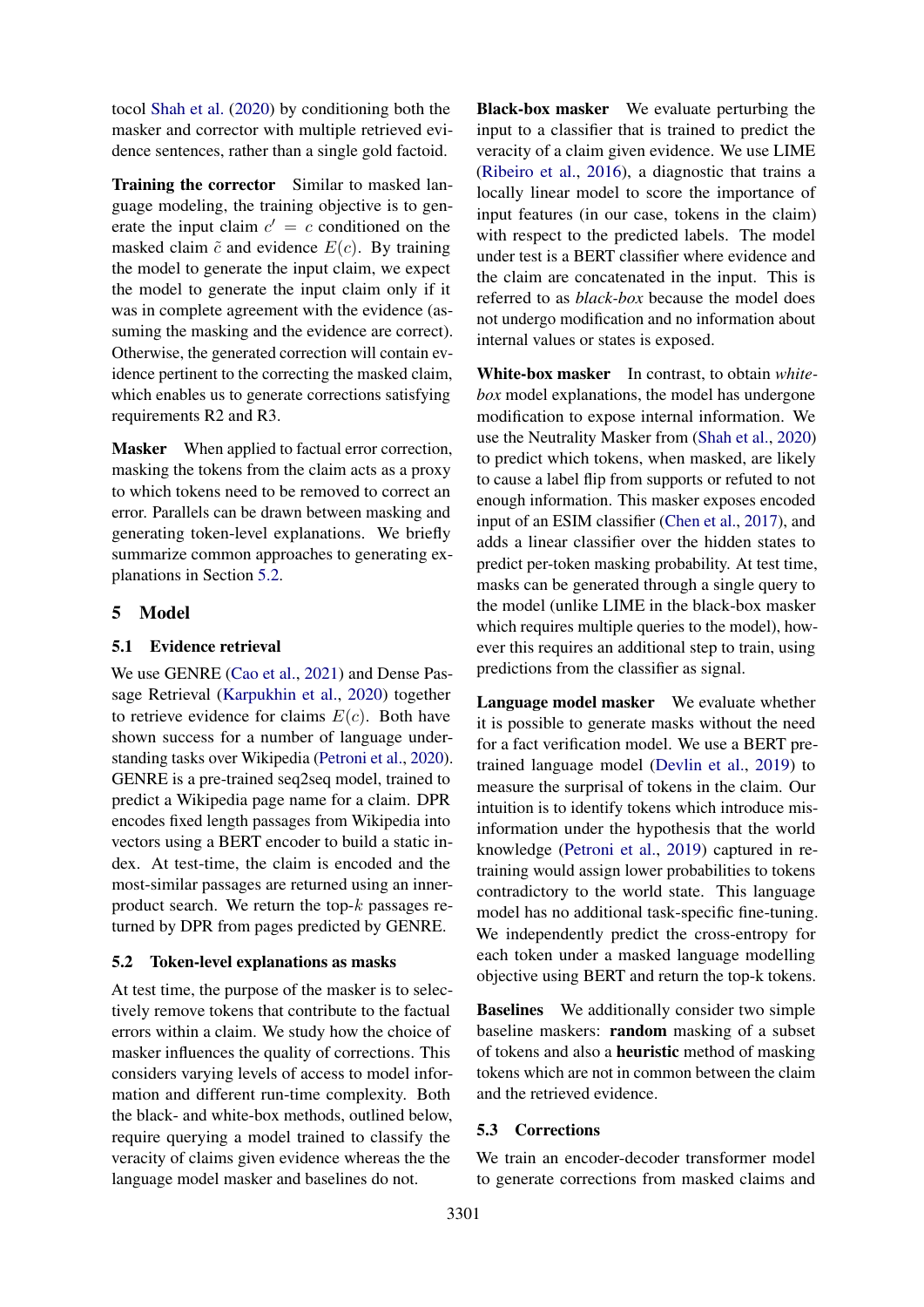evidence. Our model uses a pre-trained T5 transformer [\(Raffel et al.,](#page-10-14) [2020\)](#page-10-14) which we fine-tune with the distant supervision protocol described in Section [4.1.](#page-2-1) This model jointly encodes the masked claim and evidence by concatenating these two inputs in the input.

We also compare against a baseline model from a related task of fact guided sentence modification [\(Shah et al.,](#page-10-3) [2020\)](#page-10-3) which uses a pointer generator network [\(See et al.,](#page-10-15) [2017\)](#page-10-15). Unlike our model, which captures long-range dependencies between claim and evidence through the transformer selfattention [\(Vaswani et al.,](#page-10-16) [2017\)](#page-10-16), the baseline independently encodes the evidence and masked claim using LSTMs [\(Hochreiter and Schmidhuber,](#page-9-12) [1997\)](#page-9-12) before decoding using a pointer-copy mechanism.

In order to evaluate the impact of conditioning on evidence, we decode tokens from masked claims using a language model without fine-tuning or conditioning, similar to the Language Models as Knowledge Bases hypothesis introduced by [Petroni et al.](#page-10-6) [\(2019\)](#page-10-6). This would consider correcting claims using the implicit knowledge stored within the model parameters rather than using external evidence.

#### <span id="page-4-1"></span>6 Data

We make use of FEVER [\(Thorne et al.,](#page-10-0) [2018\)](#page-10-0), a commonly used fact verification dataset, as the basis for our experiments. FEVER is one of the largest resources consisting of claims paired with evidence from Wikipedia. There are 185k instances with corresponding evidence sentences and a label as to whether the claim is SUPPORTED or RE-FUTED by it. Claims where no information could be found are labeled as NOTENOUGHINFO.

To comprehensively evaluate the corrections generated manual evaluation is required. However, this is expensive and not suitable for system development and hyper-parameter optimization. To automate system evaluation or to train a seq2seq model with full supervision, a reference "gold standard" correction is also required. For this, we release annotations from the FEVER shared task as follows. The claims in FEVER were generated in a two-stage process: annotators extracted facts from Wikipedia and then performed meaning altering perturbations called *mutations* over these extracted facts. Each claim was independently labeled using retrieved evidence. Our reference corrections are the *unmodified* facts extracted from Wikipedia.

The class balance and size of the dataset is re-

ported in Table [1.](#page-4-0) The training and test splits are disjoint by entity. The additional hidden shared task test set was not used. The claims labelled as NOTENOUGHINFO. are used for training fact verification classifiers, but they will not be used for training the error correction systems in this paper as there is no labeled evidence to make corrections from. For completeness, we also release these unused NOTENOUGHINFO instances, as they have claims paired unmodified extracted facts (21934 training, 1870 development and 2037 test).

<span id="page-4-0"></span>

| Label                      | <b>Instance Count</b> |                   |              |  |  |
|----------------------------|-----------------------|-------------------|--------------|--|--|
|                            | Train                 | <b>Validation</b> |              |  |  |
| <b>Supports</b><br>Refutes | 37961<br>20075        | 1477<br>2091      | 1593<br>2289 |  |  |
| <b>Total Training</b>      | 58036                 | 3568              | 3891         |  |  |

Table 1: Instance counts by class and dataset partitions

## 7 Evaluation

While it's convenient to use an automatic metric during development, these metrics compute token overlap against a single reference sentence and cannot capture the nuances required to assess the veracity of the generated corrections against evidence. Thus, our primary evaluation will use human raters to label whether the model predictions meet the task requirements stated in Section [3.](#page-1-0)

Human raters are asked three questions about system outputs to assess whether the corrections meet the requirements of intelligibility, supported by evidence, and error correction introduced in Section [3.](#page-1-0) For the first 2 requirements, the question has a binary answer. For the third requirement of error correction, the question has 3 answer choices: (1) the information content w.r.t. the evidence improved, (2) information unrelated to the claim was added (i.e. the claim was ignored), (3) no correction was needed (i.e. the claim was already supported by evidence). The raters were shown each question in this sequence without knowledge of which system generated the correction. Negative answers to a question automatically assigned negative answers to subsequent ones (prescribing that an unintelligible sentence could not contain a fact supported by evidence or introduce a correction). 20% of the tasks are assigned to two raters to measure inter-annotator agreement. We used 4 expert participants from our lab (none of them co-authors of the paper) who were familiar with fact verifica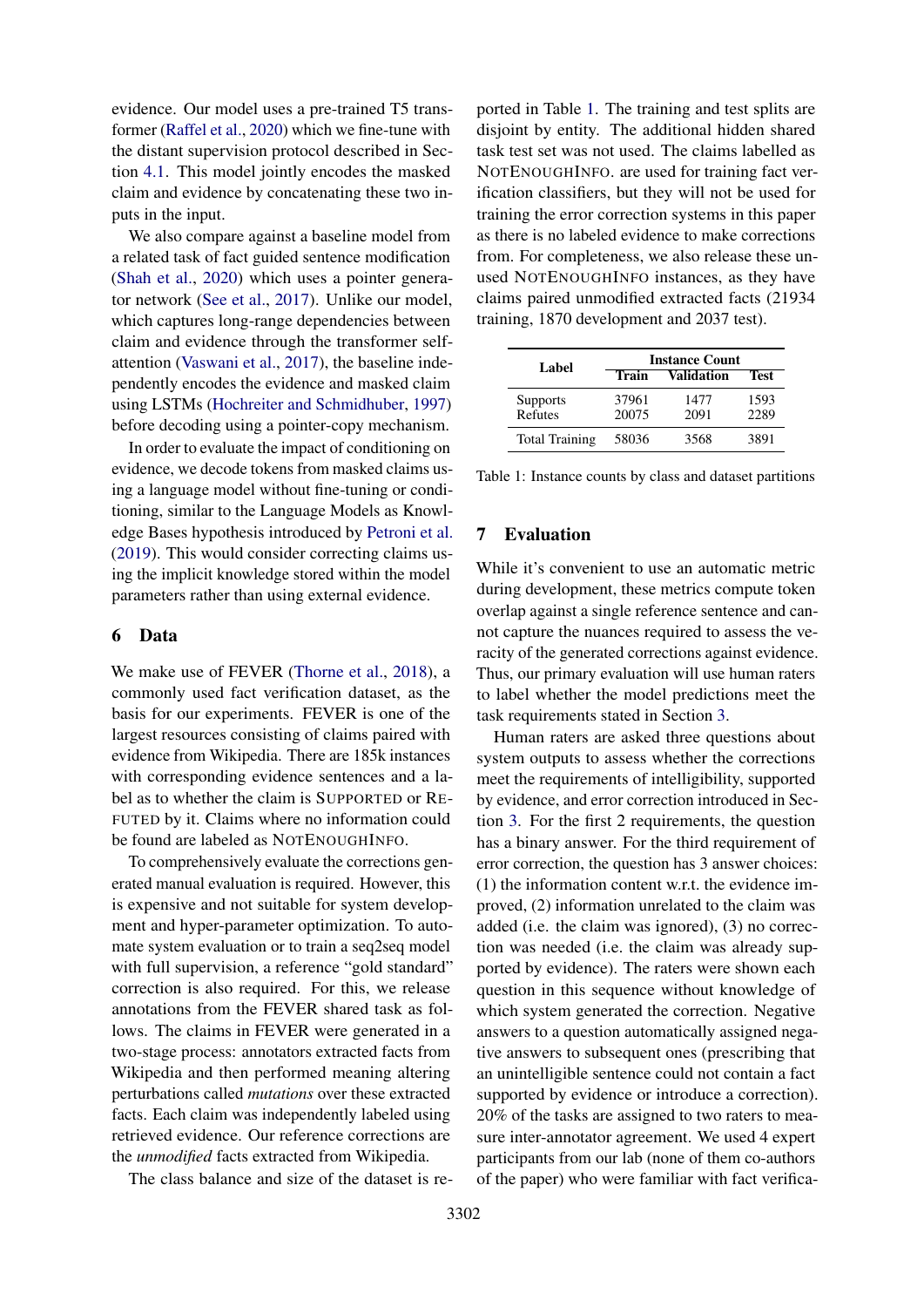tion, but not with error correction. Responses were calibrated using a pilot study on the validation set.

For automated evaluation, we use SARI [\(Xu](#page-11-2) [et al.,](#page-11-2) [2016\)](#page-11-2) which is a metric used for sentence simplification. SARI considers ngrams retained from the source as well added or deleted ngrams through comparison against a reference sentence. We additionally report BLEU [\(Papineni et al.,](#page-10-17) [2002\)](#page-10-17) and ROUGE [\(Lin,](#page-10-18) [2004\)](#page-10-18) to indicate precision and recall of the correction. In Section [9,](#page-5-0) we report correlation of automated metrics against our manual evaluation.

#### 8 Implementation

T5 Masker-Corrector We fine-tuned the T5 base pre-trained models released by HuggingFace [\(Wolf et al.,](#page-11-4) [2020\)](#page-11-4). The number of training epochs and learning rate was selected through optimizing the overall SARI score. The search space for learning rate was  $\{10^{-5}, 5 \cdot 10^{-5}, 10^{4}, 5 \cdot 10^{-4}\}$ . We used  $5 \cdot 10^{-5}$  for all experiments. We found diminishing returns in SARI after 4 epochs and stopped training.

Fully Supervised Ceiling We use this model to estimate the ceiling performance of a factual error correction system (assuming a reasonable amount of training data is available) that other methods can be compared against. We fine-tune a T5-base model with supervision of the correction (see Section [6\)](#page-4-1), using the same hyper-parameter choices as the T5 Masker-Corrector.

Automated Scoring A single reference sentence from the FEVER dataset is used for automated scoring. We consider BLEU, ROUGE, and SARI. SARI considers the F1 of added tokens, F1 of kept tokens, precision of deletions, and the mean of these 3 scores (denoted *final*). We use code made available by [Xu et al.](#page-11-2) [\(2016\)](#page-11-2).

Evidence Retrieval We use the Facebook implementation of DPR [\(Karpukhin et al.,](#page-9-9) [2020\)](#page-9-9) without fine-tuning and constructed an index over the Wikipedia version released with FEVER [\(Thorne](#page-10-0) [et al.,](#page-10-0) [2018\)](#page-10-0), chunked into passages of 50 tokens. For GENRE, the original authors' implementation was used. We selected the top matching 2 passages. This resulted in the highest scores on the downstream corrections; SARI was lower when using 1 or 3 passages.

Maskers For the white-box masker, we use the implementation provided by [Shah et al.](#page-10-3) [\(2020\)](#page-10-3) applied to our dataset retaining original hyperparameters trained on FEVER. For the black-box masker, we use the LIME implementation from [\(Ribeiro et al.,](#page-10-13) [2016\)](#page-10-13) to probe a BERT classifier [\(Devlin et al.,](#page-9-11) [2019\)](#page-9-11) fine-tuned on FEVER. For the LM and random baseline maskers, where the number of masks was tunable, we masked 50% of the tokens, which was similar to the number of tokens masked by the black- and white-box maskers.

Language Model as Correctors? We greedily decode masked tokens using a BERT-base-cased language model using the HuggingFace implementation [\(Wolf et al.,](#page-11-4) [2020\)](#page-11-4) without fine-tuning.

Comparison to Previous Work For comparison to previous work, we use the dual-encoder pointer network implementation from [\(Shah et al.,](#page-10-3) [2020\)](#page-10-3), retaining the original hyper-parameter choices.

## <span id="page-5-0"></span>9 Results

We first report results from a manual evaluation, assessing the requirements that corrections are intelligible, supported by evidence, and improve the factuality of the claim, as listed in Section [3.](#page-1-0) Our evaluation considers a sample of 200 instances per system. We report the results in Table [2.](#page-6-0) For interannotator agreement control, 20% of instances were annotated by two annotators: the Cohen's  $\kappa$  scores for the 3 questions are 0.92 for intelligible, 0.92 for supported, and 0.86 for corrected. When using retrieved evidence, the white-box masker generated no masks for 41% of instances. Without masked tokens, the T5 corrector copied the input claim to the output. This fits the assumption that, if the claim is already supported well by evidence, no correction is required.

The fully supervised models had the highest rate of satisfactory corrections that improved the factuality of the claim (requirement 3), indicating a performance ceiling for the distantly-supervised models. Incorporating retrieved evidence in these supervised models (rather than gold) reduced the number of corrections supported by evidence from 88.9% to 64.7% and the number of satisfactory corrections from 68.9% to 48.9% showing the challenges of incorporating (possibly noisy) retrieved evidence when generating the corrections.

When using the masker and corrector distant supervision strategy, different maskers could be used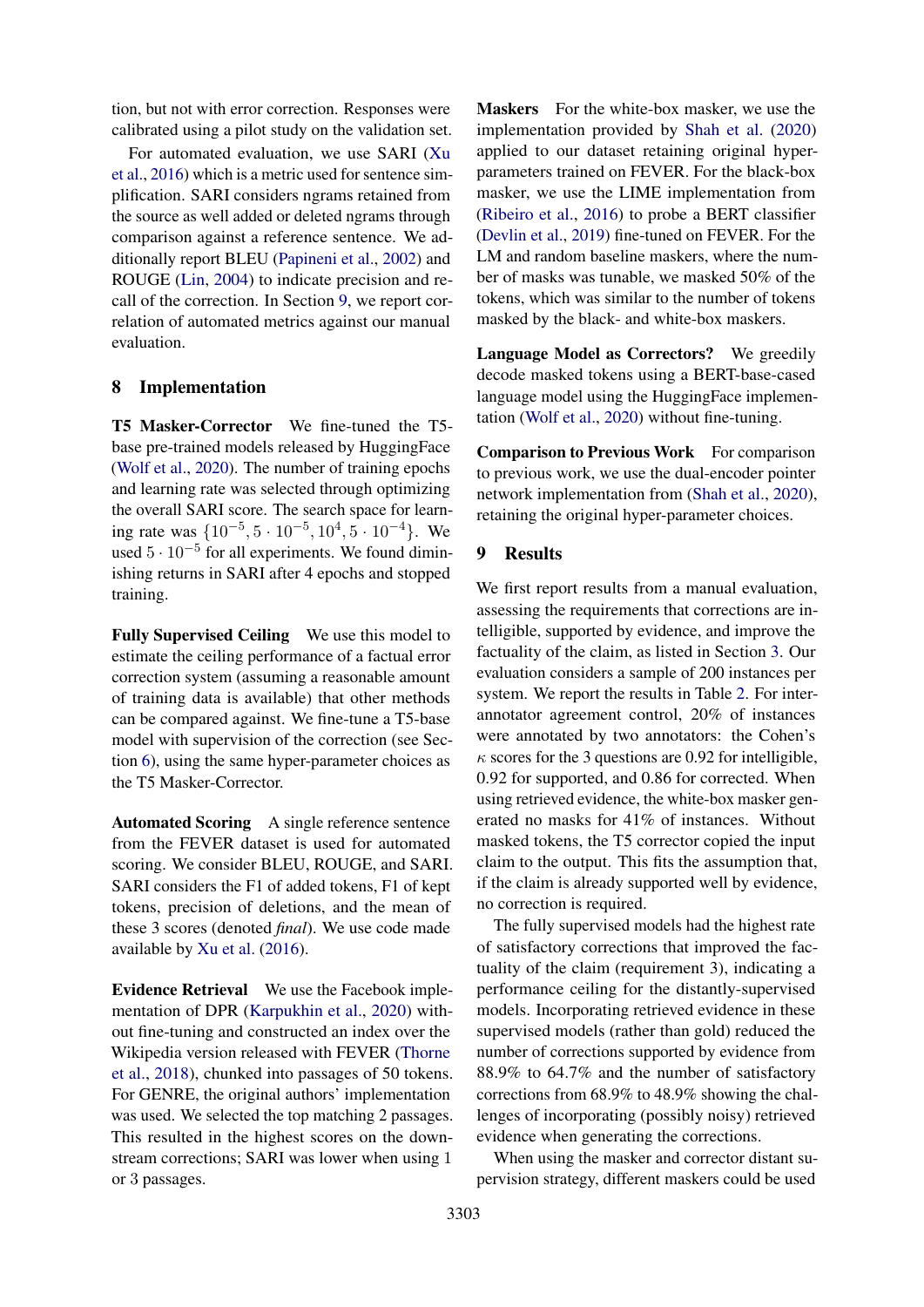<span id="page-6-0"></span>

| <b>System</b>              | <b>Evidence</b>              | <b>Training</b>          | <b>Test</b>  | Aggregated Score $(\% )$ |                  |                  |
|----------------------------|------------------------------|--------------------------|--------------|--------------------------|------------------|------------------|
|                            |                              | <b>Masks</b>             | <b>Masks</b> | Intelligible             | <b>Supported</b> | <b>Corrected</b> |
| T5 Fully Supervised        | Gold                         | $\overline{\phantom{0}}$ |              | 98.9                     | 88.9             | 68.9             |
| T5 Fully Supervised        | Retrieved                    | $\overline{\phantom{0}}$ |              | 97.7                     | 64.7             | 48.9             |
| T5 Masker + Corrector      | Retrieved                    | Random                   | Heuristic    | 89.3                     | 57.9             | 40.0             |
| T5 Masker + Corrector      | Retrieved                    | Heuristic                | Heuristic    | 90.0                     | 38.0             | 20.0             |
| T5 Masker + Corrector      | Retrieved                    | Random                   | Black-box    | 93.1                     | 42.2             | 24.0             |
| T5 Masker + Corrector      | Retrieved                    | Black-box                | Black-box    | 91.4                     | 37.0             | 19.8             |
| T5 Masker + Corrector      | Retrieved                    | White-box                | White-box    | 90.6                     | 41.7             | 23.9             |
| <b>BERT</b> Language Model | $\overline{\phantom{0}}$     |                          | Heuristic    | 48.0                     | 20.7             | 15.0             |
| <b>BERT</b> Language Model | $\qquad \qquad \blacksquare$ |                          | Black-box    | 30.1                     | 4.9              | 3.4              |
| Shah et al. $(2020)$ M+C   | Gold                         | White-box                | White-box    | 32.2                     | 10.7             | 5.0              |

Table 2: Aggregated scores from human evaluation considering intelligibility, whether generated instances were supported by evidence and errors corrected.

to train the corrector to the masker used at test time. We observed that training the corrector with random masks yielded both a higher rate of satisfactory corrections and corrections supported by evidence when using either the black-box or heuristic masker at test time. We further evaluate other maskers with automated metrics in Section [9.2.](#page-7-0)

Using a heuristic masker at test time, which removed tokens from the claim not present in the evidence, generated more claims meeting the supported and corrected requirements than masks generated by querying a fact verification model (both black-box and white-box). An analysis of the masker's influence on the corrections is provided in Section [9.1.](#page-6-1) The two baseline systems, Dual Encoder M+C, based on [Shah et al.](#page-10-3) [\(2020\)](#page-10-3), and a pre-trained BERT language model, generated corrections that were intelligible or supported by evidence at a lower rate than the aforementioned models, further discussed in Sections [9.3](#page-7-1) and [9.4.](#page-7-2)

We report the correlation between automated scoring metrics and our manual evaluation in Table [3.](#page-6-2) The KEEP component of SARI, which measures the F1 of n-grams from the claim retained in the output, had the highest correlation with all three requirements. Overly aggressive maskers which remove too much content from the claim can result in unintelligible outputs, or corrections unrelated to the claim. ROUGE2, which measures the recall of bigrams in the correction w.r.t. the reference, exhibited reasonable correlation to the manual evaluation against the supported and corrected requirements, however does not correlate as well with intelligibil-

ity. The ADD and DELETE components of SARI provide further information but do not correlate as strongly with the human judgements. Having only one reference correction reduces the utility of precision-oriented metrics, like BLEU, as valid corrections can differ from the reference.

<span id="page-6-2"></span>

| Metric             | Correlation (Pearson r) |                  |           |  |  |
|--------------------|-------------------------|------------------|-----------|--|--|
|                    | Intelligible            | <b>Supported</b> | Corrected |  |  |
| <b>SARI</b> Keep   | .87                     | .95              | .93       |  |  |
| <b>SARI</b> Final  | .78                     | .92              | .91       |  |  |
| <b>SARI</b> Delete | .72                     | .82              | .91       |  |  |
| <b>SARI Add</b>    | .52                     | .84              | .79       |  |  |
| ROUGE <sub>2</sub> | .75                     | .90              | .91       |  |  |
| ROUGE1             | .71                     | .87              | .88       |  |  |
| BLEU <sub>2</sub>  | $-.05$                  | .32              | .45       |  |  |
| BLEU1              | $-.46$                  | $-.10$           | .05       |  |  |

Table 3: Both SARI and ROUGE automated scoring metrics have high correlation to manual evaluation.

#### <span id="page-6-1"></span>9.1 Choice of masker

When training the corrector with the same masker that is used at test time, both the heuristic and blackbox maskers yielded comparable scores under human evaluation. Inspection of SARI breakdown in Table [4](#page-7-3) indicates that more tokens were kept when using the heuristic masker (Keep=.651) whereas the black box model was more aggressive in masking, resulting in less information from the claim being retained (Keep=.594). This correlated well with human judgements as more information retained gives a richer context for generating the correction and prevents erasure of claims already (partially) supported by the evidence.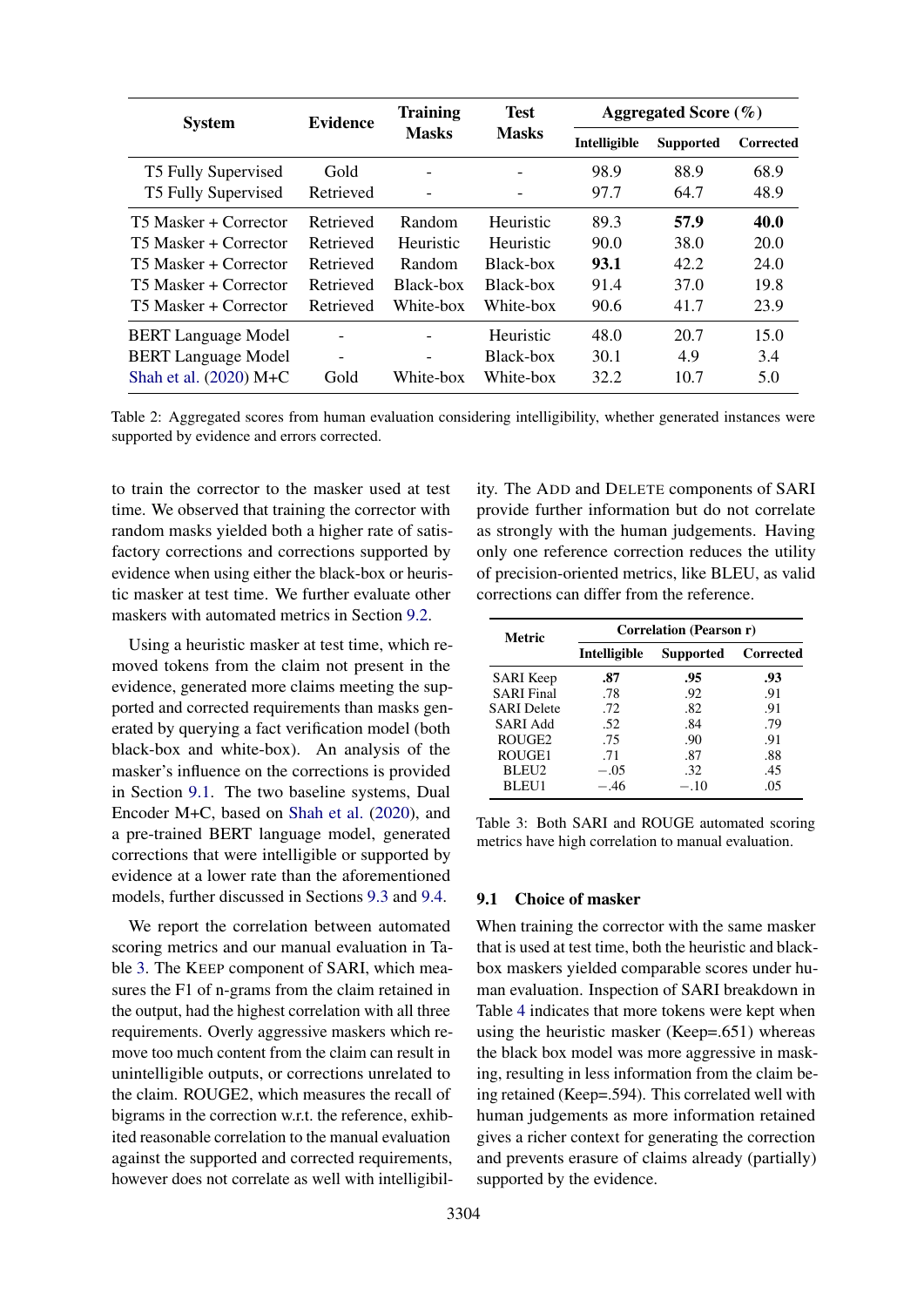Both the black-box (LIME) and white-box (the masker from [Shah et al.](#page-10-3) [\(2020\)](#page-10-3)) methods require querying a veracity classifier to generate the masks. Using retrieved evidence for the veracity classifier, which was used to generate the masks in conjunction with these two methods, had a negative impact on most components of the SARI score. For the black-box masker, using retrieved evidence reduced the number of masked tokens from an average of 4.7 per claim to 3.9. Whereas the number of masked tokens by the white-box masker remained unchanged at 4.7 (approximately 50% of number of tokens in the claim). Most notably, the white-box method of mask generation (row 4 in Table [4\)](#page-7-3) did not to generate masks for 41% of instances when using retrieved evidence, whereas all instances had at least one mask when using gold evidence – an artefact of the noise introduced by retrieval.

<span id="page-7-3"></span>

| Masker           | <b>SARI Score</b> |        |      |       |
|------------------|-------------------|--------|------|-------|
|                  | Keep              | Delete | Add  | Final |
| Black-box (Gold) | .630              | .582   | .088 | .433  |
| White-box (Gold) | .652              | .559   | .128 | .447  |
| Black-box (IR)   | .594              | .526   | .090 | .412  |
| White-box (IR)   | .628              | .535   | .107 | .426  |
| Heuristic (IR)   | .651              | .574   | .041 | .422  |
| Masked LM        | .538              | .509   | .062 | .370  |
| Random           | .619              | .475   | .087 | .390  |

Table 4: Extrinsic evaluation of maskers, varying the use of evidence when generating the masks, evaluated using the T5 Masker+Corrector model.

#### <span id="page-7-0"></span>9.2 Corrector trained with random masks

Generating large quantities of masked training data through querying a model, such as with the blackbox model explanation techniques, can be computationally expensive. In contrast, random masks can be generated without querying a model. Using a corrector trained on random masks resulted in higher quality outputs at test time when paired the black-box and heuristic maskers. Training with random masks promotes good exploration of the task. In contrast, while the black-box and heuristic approaches worked well during testing, correctors *trained* on these maskers generated worse outputs due to the limited exploration of the task space. Additionally, generating training data using the blackand white-box methods requires making predictions using the model's training data which may result in different outcomes to making predictions on unseen test data.

| Masker           | <b>SARI Score</b> |               |      |       |
|------------------|-------------------|---------------|------|-------|
|                  | Keep              | <b>Delete</b> | Add  | Final |
| Black-box (Gold) | .618              | .622          | .102 | .447  |
| White-box (Gold) | .640              | .570          | .114 | .441  |
| Black-box (IR)   | .611              | .543          | .194 | .419  |
| White-box (IR)   | .618              | .590          | .144 | .452  |
| Heuristic (IR)   | .652              | .627          | .155 | .478  |
| Masked LM        | .561              | .529          | .078 | .389  |

Table 5: Using random masks at training resulted in higher scores when testing with different maskers

#### <span id="page-7-1"></span>9.3 Comparison to previous work

Previous work uses a dual encoder pointer network [\(Shah et al.,](#page-10-3) [2020\)](#page-10-3) to make corrections, reported in Table [6.](#page-7-4) The corrector tended to copy portions of claim rather than correct it, resulting in a SARI KEEP score of .452 which is lower than the T5 model using the same white-box masker (Table [4\)](#page-7-3). Human evaluation considered these corrections mostly unintelligible, even when using gold evidence (Table [2\)](#page-6-0). This was especially the case for rarer entities. Hyper-parameter tuning of the corrector's coverage ratio, as suggested by the authors, did not yield improvements.

<span id="page-7-4"></span>

| <b>SARI</b> Score |      |              |  |
|-------------------|------|--------------|--|
| <b>Delete</b>     | Add  | Final        |  |
| .569              | .039 | .353<br>.281 |  |
|                   | .481 | .017         |  |

Table 6: Results using a dual encoder pointer network [\(Shah et al.,](#page-10-3) [2020\)](#page-10-3) were low, despite the strong masker.

#### <span id="page-7-2"></span>9.4 Language Models as Correctors?

With the exception of the heuristic masker, using a pre-trained language model, without fine-tuning, to correct claims resulted in low SARI scores (Table [7\)](#page-8-0). Without conditioning on the evidence, the correction is not related to the claim or supported by evidence to verify the claim, which is indicated by the low SARI Add scores which consider the precision of the added tokens. As these maskers deleted most tokens, retaining only stop-words, decoding most likely tokens without a prompt or context tokens resulted in unintelligible outputs. For the heuristic masker, more content words were retained yielding more intelligible outputs. However, these were not always supported by evidence, indicated in the human evaluation in Table [2.](#page-6-0)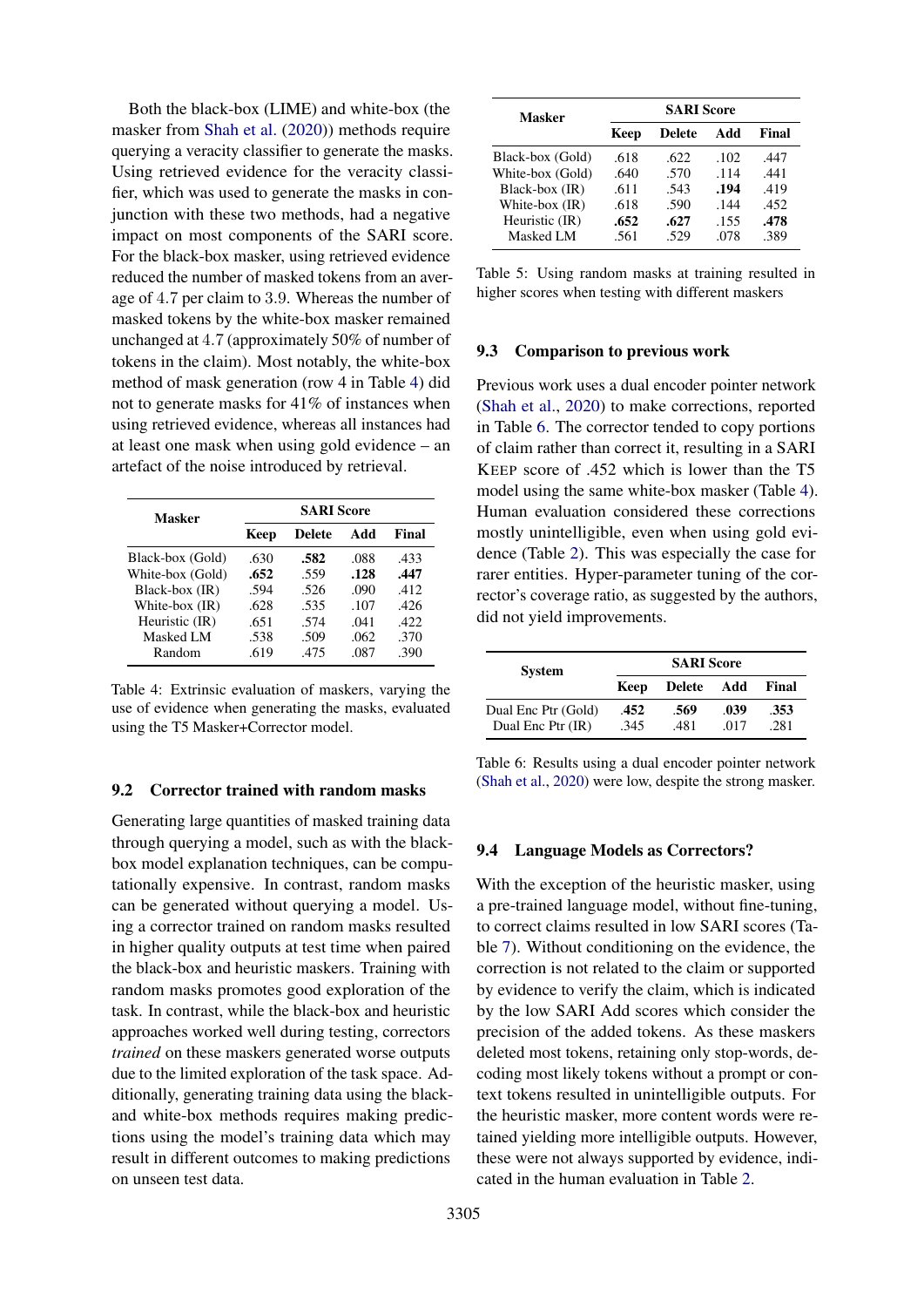<span id="page-8-0"></span>

| Masker         | <b>SARI Score</b> |               |      |       |  |
|----------------|-------------------|---------------|------|-------|--|
|                | Keep              | <b>Delete</b> | Add  | Final |  |
| Masked LM      | .360              | .472          | .019 | .289  |  |
| Heuristic (IR) | .629              | .651          | .034 | .438  |  |
| White-box (IR) | .232              | .446          | .005 | .228  |  |
| Black-box (IR) | .364              | .003          | .001 | .122. |  |

Table 7: Correcting claims using a language model does not condition the generation on evidence.

## 10 Qualitative Error Analysis

In this section we discuss the following issues which were present in all master-corrector systems:

Over-erasure In some instances, the masker removed most or all of the non-stopword tokens from the claim. This resulted in the original meaning of the claim being erased. Without this information the corrector could not reconstruct the claim, resulting in corrections that were unrelated to the input claim. This issue was most prevalent for the blackbox masker, where 15% of instances had more than 5 consecutive tokens masked and 32% of instances had 4 consecutive tokens masked. In contrast, the heuristic masker, which identifies the tokens not present in the retrieved evidence had 5 consecutive tokens masked for 3% of instances and 4 consecutive tokens masked for 9% of instances. While, in some cases, appropriate corrections could be made despite the aggressive masking (e.g. the claim "Exit the King is by man[sic]." was fully masked, but corrected to include the author's name), others were re-written focusing on a different fact, e.g. a claim about the length of reign of Maria Theresa was rewritten to be about her date of birth.

Incorrect masking When the erroneous tokens in a claim were not masked, the corrector would generate outputs not supported by evidence. For example the following claim, which has an incorrect year, was masked but retaining the error: "Ghost, the film was released in 1994" as "[MASK] , [MASK] [MASK] [MASK] [MASK] [MASK] in 1994". Even with suitable retrieved evidence, indicating the release year is 1990, no appropriate correction could be made.

Inadequate evidence retrieval Where the evidence retrieved was related, but not specifically supporting or refuting the claim, the generated corrections were vague: the claim "Poldark aired on HBO" was corrected to "Poldark premiered on TV" as the evidence lacked the name of the correct TV station. Similarly, where incorrect masks were made, additional retrieval retrieval may be required to prevent the corrector from hallucinating information to cover the knowledge missing from the evidence. For example, the name of the TV show was masked in the claim "Two and a half men starred Jamie Fox[sic]", but as no mention of Jamie Fox was present in the evidence, the model hallucinated a different TV show name.

## 11 Conclusions and Future Work

Going beyond simply identifying errors, factual error correction presents a number of challenges for information retrieval, fact verification and abstractive summarization communities alike. In this paper, we demonstrated that the task can be performed with distant supervision in the form of claims labeled by evidence supporting or refuting them. However, there are a number of outstanding challenges that must be addressed. The data we used from the FEVER task was re-purposed to evaluate whether systems can undo mutations introduced by human annotators and may not be representative of the range of factual errors that would be present in real-world documents. While some automated metrics correlated well with human judgements, future work should consider how automated scoring can be better used to discriminate the adequacy of the generated corrections going beyond similarity to the reference sentence. From a modelling perspective, the masks strongly influenced the corrector and further work is required to generate masks that result in better corrections. We observed where masks mismatched the evidence, the correction was vague, hallucinated or did not correct the factual errors in the claim. This could be addressed through joint training of both components to enable them to avoid error propagation from masking to correction.

#### Acknowledgements

The authors wish to thank: Tal Schuster for his helpful comments and feedback; Nicola De Cao for providing the GENRE predictions for FEVER; Amrith Krishna, Guy Aglionby, Rami Aly and Zhijiang Guo for manual evaluation of the model predictions. This research was supported by donation of compute resources from Google Cloud. James Thorne is supported by an Amazon Alexa Graduate Research Fellowship. Andreas Vlachos is supported by the ERC grant AVeriTeC (GA 865958).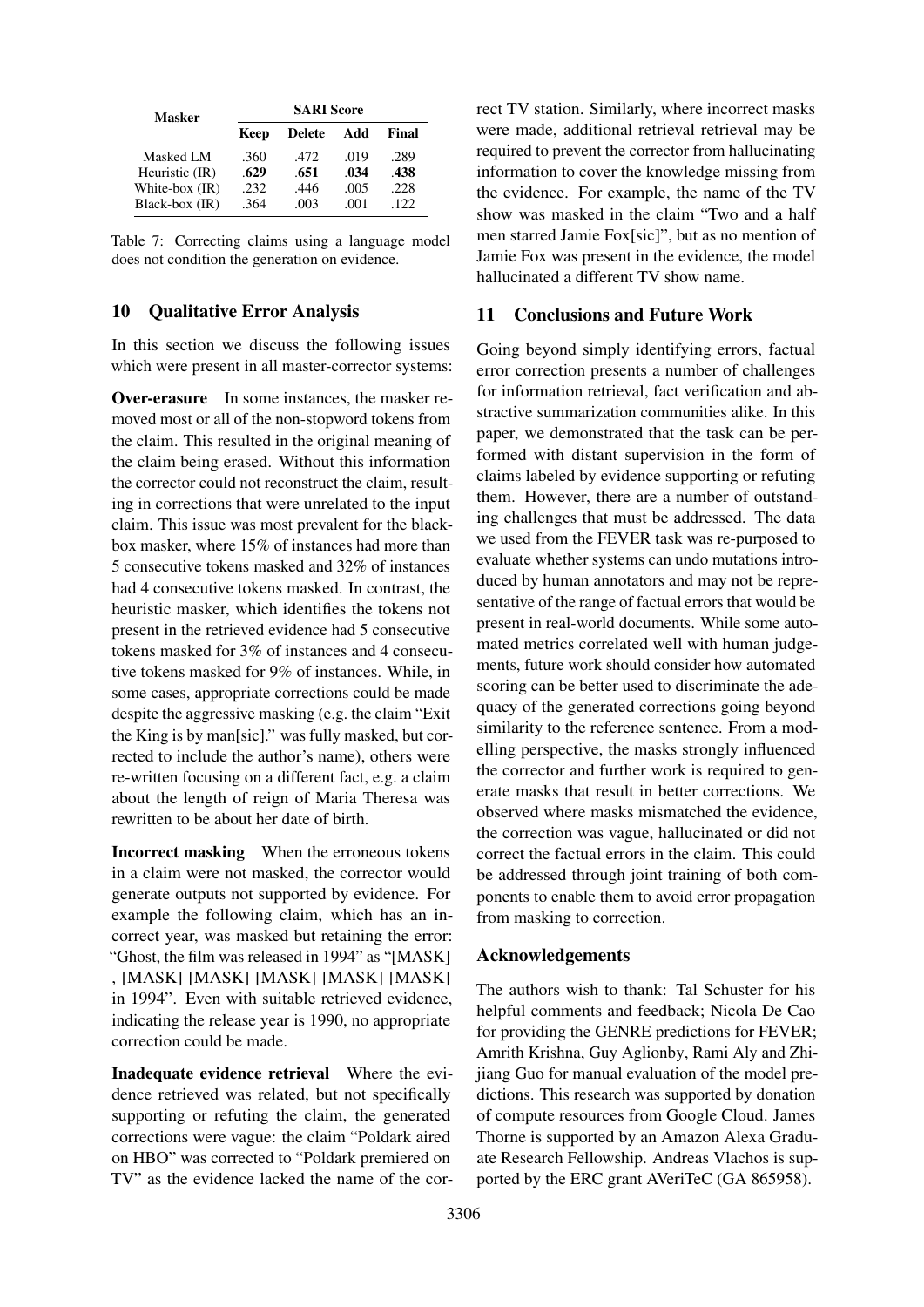#### Broader Impact Statement

Our experiments were performed on publicly available data about common facts from Wikipedia. These data are released under a creative-commons license. The expert raters from our lab who manually reviewed the generated instances were volunteers and were compensated through quid-pro-quo help on their own projects.

The intended use of this project is to help explain reasoning using evidence, going beyond singlelabel classification. This adds an additional safeguard, making the decision process more transparent as poor predictions by our model expose limitations that would be hidden by classification. Our data is synthetic in nature and is biased towards synthetic facts from popular entities. Application to political or scientific domains would require additional work. Misinformation about populations that are under-represented in our data may not be accurately identified or corrected without further mitigation. One positive finding in our paper was that some of biases perpetuated in the hallucinations of language models were mitigated when conditioning the generation on retrieved evidence.

Model fine-tuning took approximately 2 hours per experiment on a single P100 GPU. Generating LIME explanations of the training dataset took approximately one day – motivating our experiments that used models trained on random or heuristic maskers which required fewer resources by several orders of magnitude.

#### References

- <span id="page-9-2"></span>Pepa Atanasova, Jakob Grue Simonsen, Christina Lioma, and Isabelle Augenstein. 2020. [Generating](https://doi.org/10.18653/v1/2020.acl-main.656) [fact checking explanations.](https://doi.org/10.18653/v1/2020.acl-main.656) In *Proceedings of the 58th Annual Meeting of the Association for Computational Linguistics*, pages 7352–7364. Association for Computational Linguistics.
- <span id="page-9-1"></span>Isabelle Augenstein, Christina Lioma, Dongsheng Wang, Lucas Chaves Lima, Casper Hansen, Christian Hansen, and Jakob Grue Simonsen. 2019. [MultiFC: A real-world multi-domain dataset for](https://doi.org/10.18653/v1/D19-1475) [evidence-based fact checking of claims.](https://doi.org/10.18653/v1/D19-1475) In *Proceedings of the 2019 Conference on Empirical Methods in Natural Language Processing and the 9th International Joint Conference on Natural Language Processing (EMNLP-IJCNLP)*, pages 4685–4697, Hong Kong, China. Association for Computational Linguistics.
- <span id="page-9-5"></span>Meng Cao, Yue Dong, Jiapeng Wu, and Jackie Chi Kit Cheung. 2020. [Factual Error Correction for Abstrac-](https://doi.org/10.18653/v1/2020.emnlp-main.506)

[tive Summarization Models.](https://doi.org/10.18653/v1/2020.emnlp-main.506) In *Empirical Methods in Natural Language Processing*, pages 6251–6258.

- <span id="page-9-8"></span>Nicola De Cao, Gautier Izacard, Sebastian Riedel, and Fabio Petroni. 2021. [Autoregressive entity retrieval.](https://openreview.net/forum?id=5k8F6UU39V) In *International Conference on Learning Representations*.
- <span id="page-9-10"></span>Qian Chen, Xiaodan Zhu, Zhen-Hua Ling, Si Wei, Hui Jiang, and Diana Inkpen. 2017. [Enhanced LSTM](https://doi.org/10.18653/v1/P17-1152) [for natural language inference.](https://doi.org/10.18653/v1/P17-1152) In *Proceedings of the 55th Annual Meeting of the Association for Computational Linguistics (Volume 1: Long Papers)*, pages 1657–1668, Vancouver, Canada. Association for Computational Linguistics.
- <span id="page-9-3"></span>Sarah Cohen, Chengkai Li, Jun Yang, and Cong Yu. 2011. [Computational Journalism: a call to arms](http://static.googleusercontent.com/external_content/untrusted_dlcp/research.google.com/en//pubs/archive/37381.pdf) [to database researchers.](http://static.googleusercontent.com/external_content/untrusted_dlcp/research.google.com/en//pubs/archive/37381.pdf) *Proceedings of the 5th Biennial Conference on Innovative Data Systems Research (CIDR 2011) Asilomar, California, USA.*, (January):148–151.
- <span id="page-9-11"></span>Jacob Devlin, Ming-Wei Chang, Kenton Lee, and Kristina Toutanova. 2019. [BERT: Pre-training of](https://doi.org/10.18653/v1/N19-1423) [deep bidirectional transformers for language under](https://doi.org/10.18653/v1/N19-1423)[standing.](https://doi.org/10.18653/v1/N19-1423) In *Proceedings of the 2019 Conference of the North American Chapter of the Association for Computational Linguistics: Human Language Technologies, Volume 1 (Long and Short Papers)*, pages 4171–4186, Minneapolis, Minnesota. Association for Computational Linguistics.
- <span id="page-9-6"></span>Kelvin Guu, Kenton Lee, Zora Tung, Panupong Pasupat, and Ming-wei Chang. 2020. [REALM:](https://arxiv.org/abs/2002.08909) [Retrieval-Augmented Language Model Pre-](https://arxiv.org/abs/2002.08909)[Training.](https://arxiv.org/abs/2002.08909)
- <span id="page-9-4"></span>Na-Rae Han, Joel Tetreault, Soo-Hwa Lee, and Jin-Young Ha. 2010. [Using an error-annotated learner](http://www.lrec-conf.org/proceedings/lrec2010/pdf/821_Paper.pdf) [corpus to develop an ESL/EFL error correction sys](http://www.lrec-conf.org/proceedings/lrec2010/pdf/821_Paper.pdf)[tem.](http://www.lrec-conf.org/proceedings/lrec2010/pdf/821_Paper.pdf) In *Proceedings of the Seventh International Conference on Language Resources and Evaluation (LREC'10)*, Valletta, Malta. European Language Resources Association (ELRA).
- <span id="page-9-12"></span>Sepp Hochreiter and Jurgen Schmidhuber. 1997. [Long Short-Term Memory.](https://doi.org/10.1162/neco.1997.9.8.1735) *Neural Computation*, 9(8):1735–1780.
- <span id="page-9-7"></span>Ari Holtzman, Jan Buys, Li Du, Maxwell Forbes, and Yejin Choi. 2020. [The curious case of neural text de](https://openreview.net/forum?id=rygGQyrFvH)[generation.](https://openreview.net/forum?id=rygGQyrFvH) In *International Conference on Learning Representations*.
- <span id="page-9-0"></span>Georgi Karadzhov, Preslav Nakov, Lluís Màrquez, Alberto Barrón-Cedeño, and Ivan Koychev. 2017. [Fully automated fact checking using external](https://doi.org/10.26615/978-954-452-049-6_046) [sources.](https://doi.org/10.26615/978-954-452-049-6_046) In *Proceedings of the International Conference Recent Advances in Natural Language Processing, RANLP 2017*, pages 344–353. INCOMA Ltd.
- <span id="page-9-9"></span>Vladimir Karpukhin, Barlas Oguz, Sewon Min, Patrick ˘ Lewis, Ledell Wu, Sergey Edunov, Danqi Chen, and Wen-tau Yih. 2020. [Dense Passage Retrieval for](http://arxiv.org/abs/2004.04906) [Open-Domain Question Answering.](http://arxiv.org/abs/2004.04906)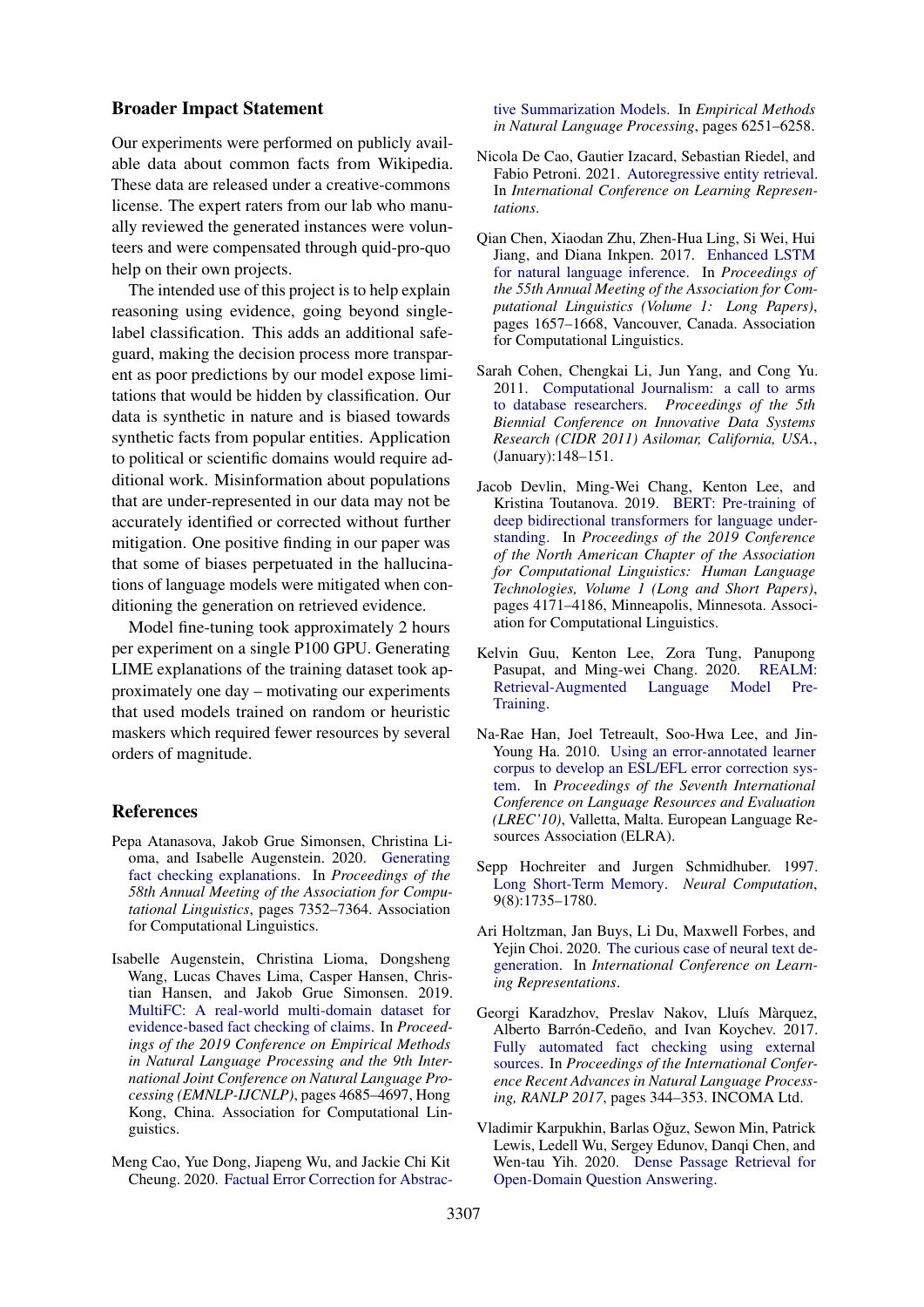- <span id="page-10-4"></span>Kevin Knight and Ishwar Chander. 1994. [Automated](https://www.aaai.org/Papers/AAAI/1994/AAAI94-119.pdf) [postediting of documents.](https://www.aaai.org/Papers/AAAI/1994/AAAI94-119.pdf) In *Proceedings of the National Conference on Artificial Intelligence*, volume 1, pages 779–784.
- <span id="page-10-2"></span>Neema Kotonya and Francesca Toni. 2020. [Explain](http://arxiv.org/abs/2010.09926)[able Automated Fact-Checking for Public Health](http://arxiv.org/abs/2010.09926) [Claims.](http://arxiv.org/abs/2010.09926) In *The 2020 Conference on Empirical Methods in Natural Language Processing*.
- <span id="page-10-8"></span>Nayeon Lee, Belinda Li, Sinong Wang, Wen-tau Yih, Hao Ma, and Madian Khabsa. 2020. [Language](https://doi.org/10.18653/v1/2020.fever-1.5) [models as fact checkers?](https://doi.org/10.18653/v1/2020.fever-1.5) In *Proceedings of the Third Workshop on Fact Extraction and VERification (FEVER)*, volume 2, pages 36–41. Association for Computational Linguistics.
- <span id="page-10-11"></span>Patrick Lewis, Ethan Perez, Aleksandara Piktus, Fabio Petroni, Vladimir Karpukhin, Naman Goyal, Heinrich Küttler, Mike Lewis, Wen-tau Yih, Tim Rocktäschel, Sebastian Riedel, and Douwe Kiela. 2020. [Retrieval-Augmented Generation for Knowledge-](http://arxiv.org/abs/2005.11401)[Intensive NLP Tasks.](http://arxiv.org/abs/2005.11401)
- <span id="page-10-18"></span>Chin-Yew Lin. 2004. [ROUGE: A package for auto](https://doi.org/10.1253/jcj.34.1213)[matic evaluation of summaries.](https://doi.org/10.1253/jcj.34.1213) In *Text Summarization Branches Out*, pages 74–81, Barcelona, Spain. Association for Computational Linguistics.
- <span id="page-10-5"></span>Hwee Tou Ng, Siew Mei Wu, Ted Briscoe, Christian Hadiwinoto, Raymond Hendy Susanto, and Christopher Bryant. 2014. [The CoNLL-2014 shared task](https://doi.org/10.3115/v1/W14-1701) [on grammatical error correction.](https://doi.org/10.3115/v1/W14-1701) In *Proceedings of the Eighteenth Conference on Computational Natural Language Learning: Shared Task*, July, pages 1– 14. Association for Computational Linguistics.
- <span id="page-10-9"></span>Feng Nie, Jin-Ge Yao, Jinpeng Wang, Rong Pan, and Chin-Yew Lin. 2019. [A simple recipe towards re](https://doi.org/10.18653/v1/P19-1256)[ducing hallucination in neural surface realisation.](https://doi.org/10.18653/v1/P19-1256) In *Proceedings of the 57th Annual Meeting of the Association for Computational Linguistics*, pages 2673–2679, Florence, Italy. Association for Computational Linguistics.
- <span id="page-10-17"></span>Kishore Papineni, Salim Roukos, Todd Ward, and Wei-Jing Zhu. 2002. [Bleu: a method for automatic eval](https://doi.org/10.3115/1073083.1073135)[uation of machine translation.](https://doi.org/10.3115/1073083.1073135) In *Proceedings of the 40th Annual Meeting of the Association for Computational Linguistics*, July, pages 311–318. Association for Computational Linguistics.
- <span id="page-10-12"></span>Fabio Petroni, Aleksandra Piktus, Angela Fan, Patrick Lewis, Majid Yazdani, Nicola De Cao, James Thorne, Yacine Jernite, Vassilis Plachouras, Tim Rocktäschel, and Sebastian Riedel. 2020. [KILT:](http://arxiv.org/abs/2009.02252) [a Benchmark for Knowledge Intensive Language](http://arxiv.org/abs/2009.02252) [Tasks.](http://arxiv.org/abs/2009.02252)
- <span id="page-10-6"></span>Fabio Petroni, Tim Rocktäschel, Sebastian Riedel, Patrick Lewis, Anton Bakhtin, Yuxiang Wu, and Alexander Miller. 2019. [Language models as knowl](https://doi.org/10.18653/v1/D19-1250)[edge bases?](https://doi.org/10.18653/v1/D19-1250) In *Proceedings of the 2019 Conference on Empirical Methods in Natural Language*

*Processing and the 9th International Joint Conference on Natural Language Processing (EMNLP-IJCNLP)*, pages 2463–2473, Hong Kong, China. Association for Computational Linguistics.

- <span id="page-10-14"></span>Colin Raffel, Noam Shazeer, Adam Roberts, Katherine Lee, Sharan Narang, Michael Matena, Yanqi Zhou, Wei Li, and Peter J. Liu. 2020. [Exploring](http://arxiv.org/abs/1910.10683) [the Limits of Transfer Learning with a Unified Text](http://arxiv.org/abs/1910.10683)[to-Text Transformer.](http://arxiv.org/abs/1910.10683) *Journal of Machine Learning Research*, 21:1–67.
- <span id="page-10-13"></span>Marco Ribeiro, Sameer Singh, and Carlos Guestrin. 2016. ["why should I trust you?": Explaining the pre](https://doi.org/10.18653/v1/N16-3020)[dictions of any classifier.](https://doi.org/10.18653/v1/N16-3020) In *Proceedings of the 2016 Conference of the North American Chapter of the Association for Computational Linguistics: Demonstrations*, volume 39, pages 97–101. Association for Computational Linguistics.
- <span id="page-10-10"></span>Anna Rohrbach, Lisa Anne Hendricks, Kaylee Burns, Trevor Darrell, and Kate Saenko. 2018. [Object hal](https://doi.org/10.18653/v1/D18-1437)[lucination in image captioning.](https://doi.org/10.18653/v1/D18-1437) In *Proceedings of the 2018 Conference on Empirical Methods in Natural Language Processing*, pages 4035–4045, Brussels, Belgium. Association for Computational Linguistics.
- <span id="page-10-15"></span>Abigail See, Peter J. Liu, and Christopher D. Manning. 2017. [Get to the point: Summarization with](https://doi.org/10.18653/v1/P17-1099) [pointer-generator networks.](https://doi.org/10.18653/v1/P17-1099) In *Proceedings of the 55th Annual Meeting of the Association for Computational Linguistics (Volume 1: Long Papers)*, volume 1, pages 1073–1083. Association for Computational Linguistics.
- <span id="page-10-3"></span>Darsh J Shah, Tal Schuster, and Regina Barzilay. 2020. [Automatic Fact-guided Sentence Modification.](http://arxiv.org/abs/1909.13838) In *Proceedings of the AAAI Conference on Artificial Intelligence*.
- <span id="page-10-1"></span>Dominik Stammbach and Elliott Ash. 2020. e-FEVER: Explanations and Summaries for Automated Fact Checking. In *Proceedings of the 2020 Truth and Trust Online Conference (TTO 2020)*, page 32. Hacks Hackers.
- <span id="page-10-7"></span>Wilson L. Taylor. 1953. ["Cloze Procedure": A New](https://doi.org/10.1177/107769905303000401) [Tool for Measuring Readability.](https://doi.org/10.1177/107769905303000401) *Journalism Quarterly*, 30(4):415–433.
- <span id="page-10-0"></span>James Thorne, Andreas Vlachos, Christos Christodoulopoulos, and Arpit Mittal. 2018. [FEVER: a large-scale dataset for fact extraction](https://doi.org/10.18653/v1/N18-1074) [and VERification.](https://doi.org/10.18653/v1/N18-1074) In *Proceedings of the 2018 Conference of the North American Chapter of the Association for Computational Linguistics: Human Language Technologies, Volume 1 (Long Papers)*, pages 809–819, New Orleans, Louisiana. Association for Computational Linguistics.
- <span id="page-10-16"></span>Ashish Vaswani, Noam Shazeer, Niki Parmar, Jakob Uszkoreit, Lilon Jones, Aidan Gomez, Łukasz Kaiser, and Illia Polosukhin. 2017. [Attention is all](https://doi.org/10.1017/S0140525X16001837) [you need.](https://doi.org/10.1017/S0140525X16001837) In *31st Conference on Neural Information*